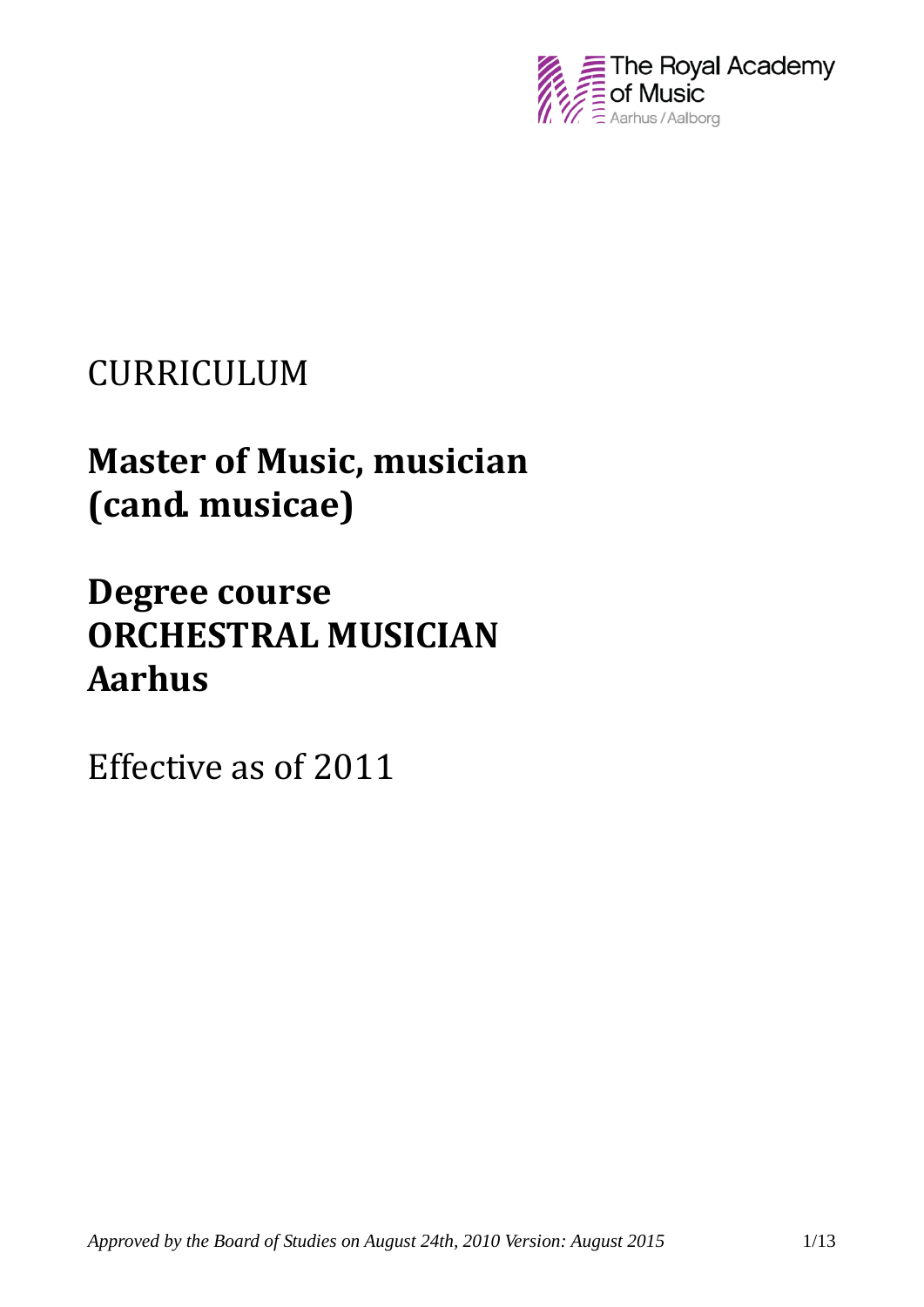

### Content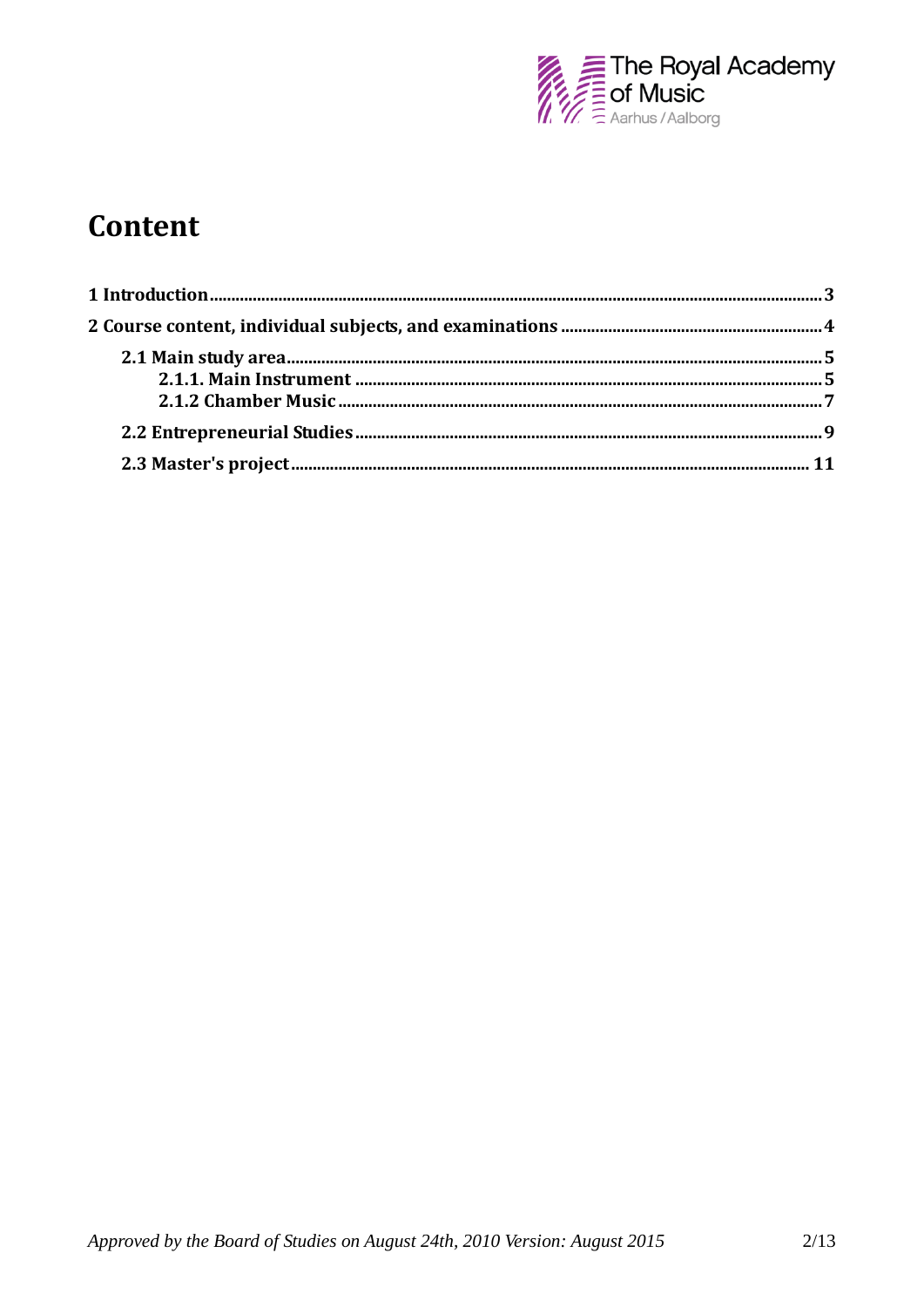

## **1 Introduction**

**The MMus (Orchestral Musician) degree course** at The Royal Academy of Music, Aarhus, is a 2-year course during which students acquire specialist knowledge, skills, and qualifications to become musicians at the highest level and distinctive music business entrepreneurs.

**The course structure** has a constant focus on main instrument tuition, and the main study area also comprises Chamber Music which is concluded after the second semester and teaches the student to use his/her instrumental skills in cooperation and communication between musicians. The Entrepreneurial Studies subject is concluded after the 3rd semester and provides the student with relevant tools for administering his/her artistic qualities through e.g. self-management and entrepreneurial skills.

The Orchestral Musician degree course concludes with a student-defined master's project which is based on student interests and needs and also constitutes their specialisation in the field.

#### **The course subjects are divided into the following fields:**

- Main study area: Subjects where the student is a performer as well as subjects that support this aspect.
- Entrepreneurial Studies: Subjects and projects where students gain skills and qualifications as entrepreneurs and managers of dynamic processes and acquire career administration tools.
- Master's project: The project itself as well as guidance and subjects that prepare the student for project work.

The elements of the course are credited with ECTS points based on an assessment of the workload involved in the subjects.

**In addition to scheduled tuition**, students at the Royal Academy of Music may participate in the following activities:

- Orchestral projects.
- Professional ensemble training.
- Master classes with internationally acclaimed musicians.
- Chamber music in a rich and professionally challenging study environment.
- and much more.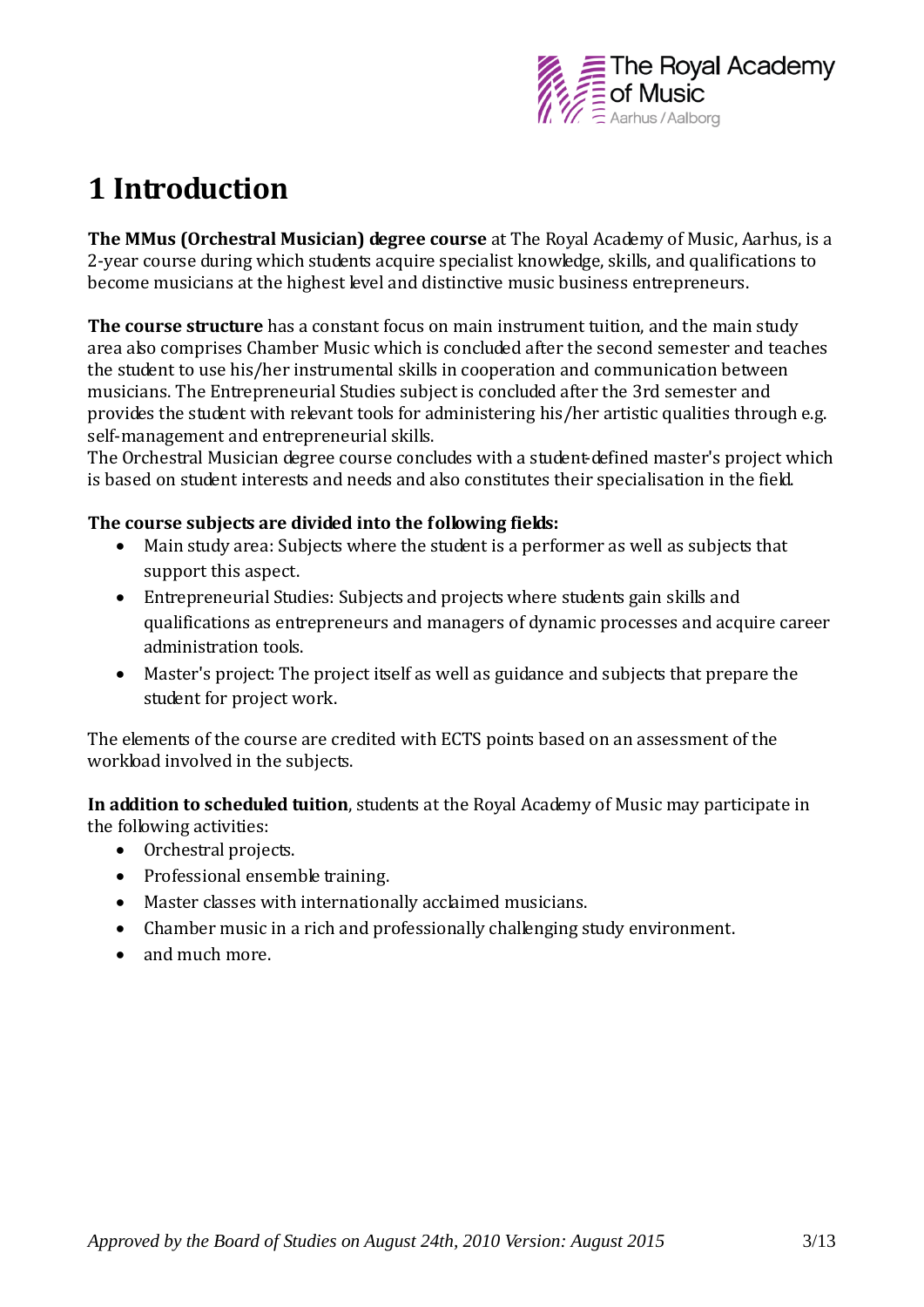

### **2 Course content, individual subjects, and examinations**

| <b>Orchestral Musician</b>     | 1st sem |    | 2nd sem   $3rd$ sem | 4th sem | Sum |
|--------------------------------|---------|----|---------------------|---------|-----|
| Main study area                |         |    |                     |         |     |
| Main Instrument                | 15      | 15 | 12                  | 15      | 57  |
| <b>Chamber Music</b>           | 12      | 12 |                     |         | 24  |
| <b>Entrepreneurial Studies</b> | 3       | 3  | 3                   |         | q   |
| Master's project               |         |    | 15                  | 15      | 30  |
| Sum                            | 30      | 30 | 30                  | 30      | 120 |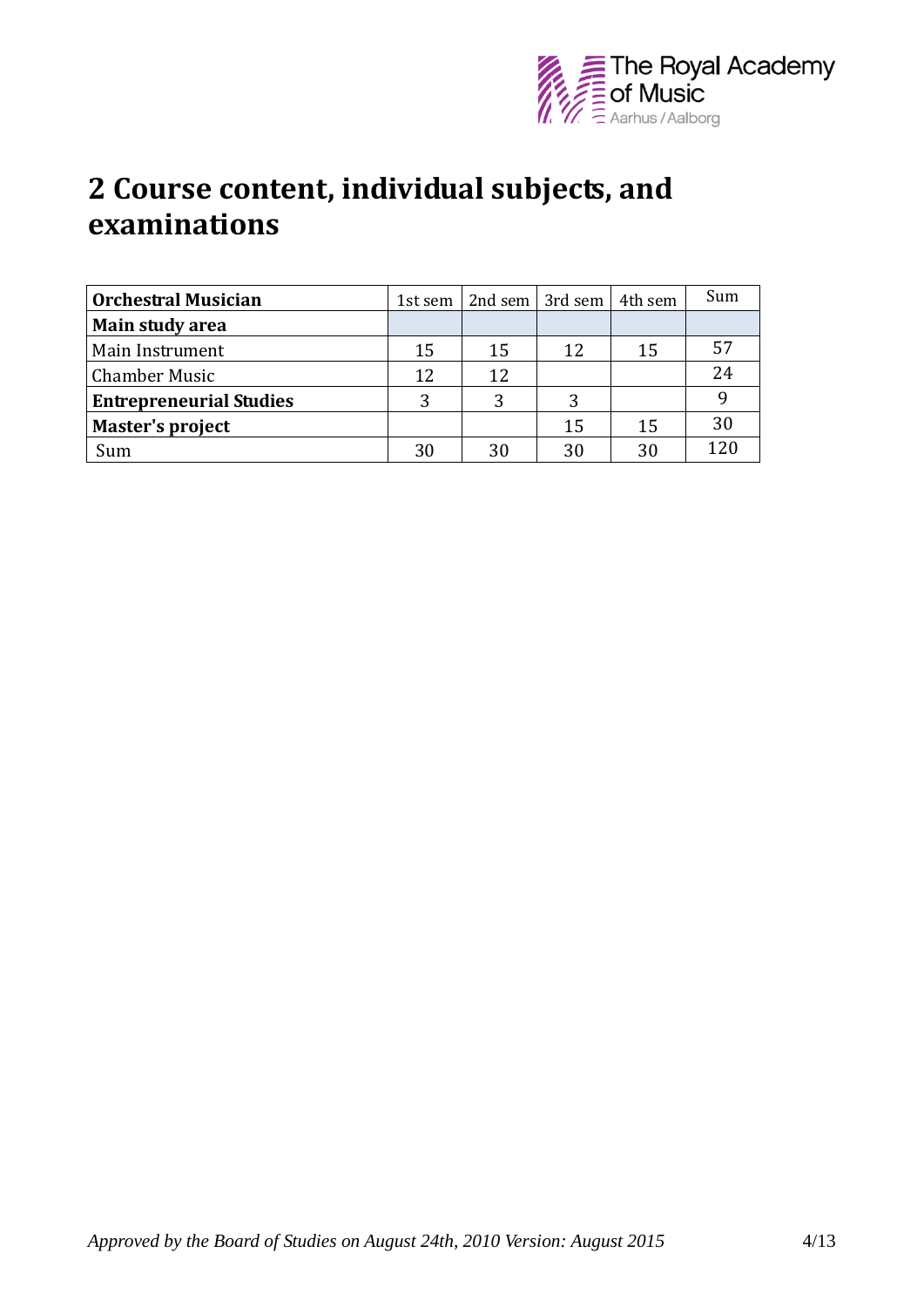

### **2.1 Main study area**

### **2.1.1. Main Instrument**

#### **Objectives**

Upon completion of the subject, the student:

- Possesses specialist knowledge of internationally recognised artistic and technical orchestral musician practice, repertoire, methods, and theory.
- Has mastered artistic and technical skills and forms of expression in relation to orchestral music.
- Commands critical and analytical approaches to music and musical practice.
- Is able to assess and choose among artistic forms of expression, create relevant solution models, and make informed and reflected artistic decisions.
- Understands and is able to reflect on practice and choice of methods in relation to his/her own further artistic development.
- Is able to work with artistic communication and discuss music related and professional problems with peers as well as non-specialists.
- Is able to manage complex and unpredictable creative challenges in the development and realisation of his/her musicianship in a globalised world.
- Is able to independently assume responsibility for his/her own learning needs, specialisation options, and potential for creative development and prioritise and structure his/her time and work efforts.
- Is able to act professionally as regards responsibilities and ethics.

#### **Content**

Instrument tuition on the student's main instrument as well as participation in orchestral school productions and projects.

Main instrument relevant repertoire is enhanced in terms of both quality and quantity, and the student develops his/her command of personal expression within various styles. Tuition facilitates a process whereby the student may independently take responsibility for his/her own learning needs, specialisation options, and potential for artistic development, and structure his/her time and work efforts.

#### **Tuition and work formats**

One-to-one tuition.

#### **Semesters**

1st to 4th semester.

#### **Scope**

57 ECTS towards the degree.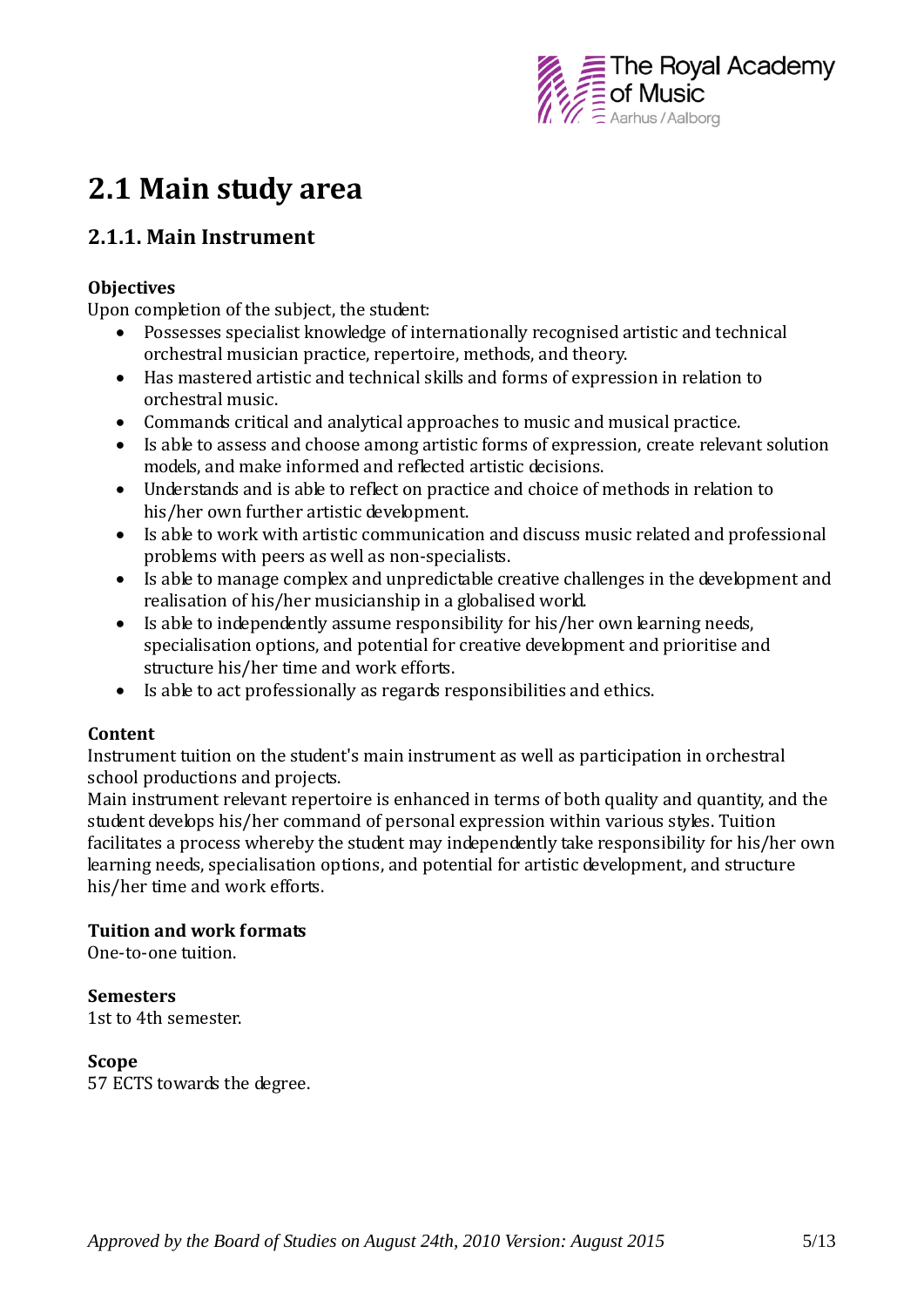

#### **Evaluation and examination regulations**

After the 4th semester: Master's examination *Examination content:*

The student performs a 45 minute concert programme consisting of solo works from the instrument repertoire. Programme and repertoire list must be handed in at the students office no later than April 1st.

The examination concert repertoire may overlap that of the master's project.

*Examination format:*

Practical test. Duration including discussion: 60 minutes.

*Marking and evaluation:*

External marking. Grade.

The assessment must reflect to what extent the objectives have been achieved.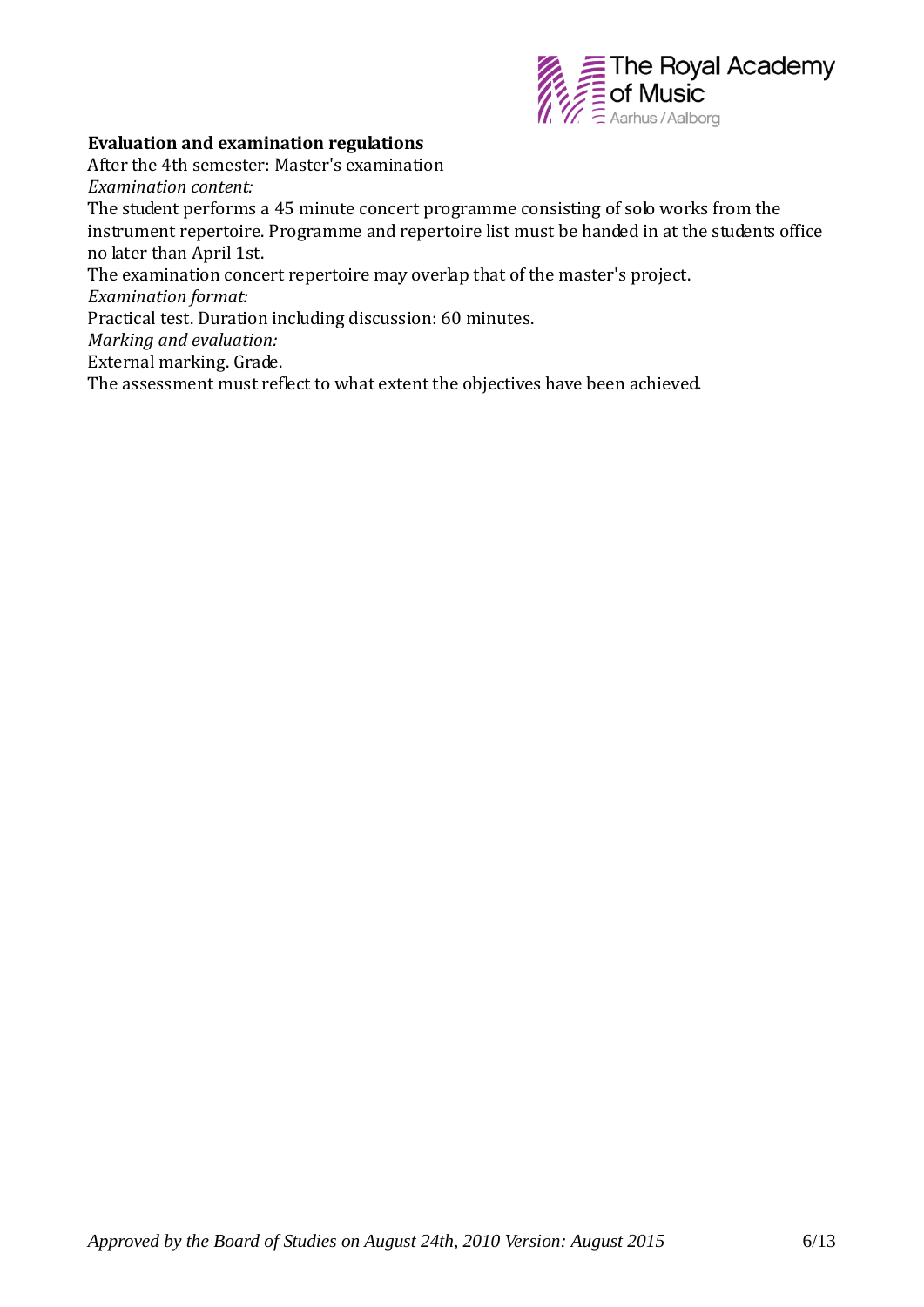

### **2.1.2 Chamber Music**

#### **Objectives**

Upon completion of the subject, the student:

- Has mastered artistic and technical skills and forms of expression in relation to chamber music.
- Commands critical and analytical approaches to chamber music and chamber music practice.
- Is able to assess and choose among artistic forms of expression, create relevant solution models, and make informed and reflected artistic decisions.
- Can commence and direct musical ensemble playing and interdisciplinary cooperation independently in the chamber musician and communicator role.
- Is able to act professionally as regards responsibilities and ethics.

#### **Content**

The student receives tuition and supervision in relation to chamber music practice. The repertoire must have a certain stylistic diversity. The student's ability to direct and participate in a listening and responsive manner in ensemble playing situations is developed.

#### **Tuition and work formats**

Class tuition.

Special attendance rules relating to chamber music and (if relevant) the orchestral school: The general attendance rules of the Academy apply to this course. However, if the teacher or conductor has given his/her consent to absence from one or more classes, the student is obliged to find a qualified replacement so that classes and consequently rehearsal courses and concerts may proceed in a satisfactory manner. The replacement may be a fellow student, a student from another academy, or a professionally educated musician. The replacement is subject to approval by the course teacher or conductor and all expenses in this regard are to be covered by the student. This regulation does not apply in case of sudden illness, force majeure, etc.

#### **Semesters**

1st to 2nd semester.

**Scope** 24 ECTS towards the degree.

#### **Evaluation and examination regulations**

After the 2nd semester: Chamber music examination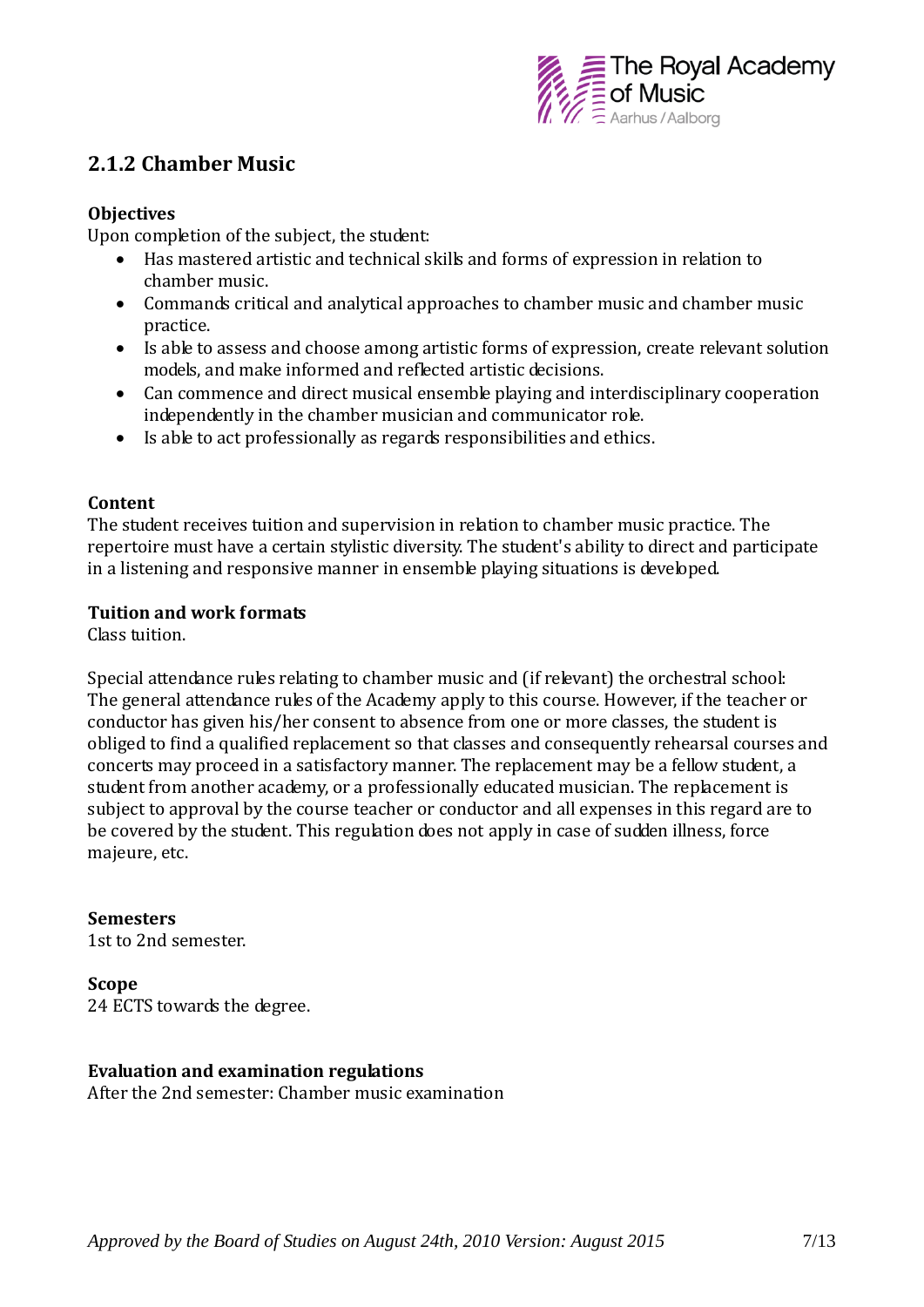

#### *Examination content:*

Concert performance. By April 1st, the student offers a concert programme and a repertoire list and with a total duration of at least 80 minutes. The programme must have a certain stylistic diversity and be created and organised as a concert that the student may submit for consideration with a concert promoter/booker. 40 minutes of the programme must consist of pieces for more than two musicians.

Along with the concert programme, a written elaboration is handed in. Scope: five pages.

At the examination, the student performs one or more works chosen by the student with a duration of 15 minutes and one or more assignments chosen by the external examiner with a duration of approx. 30 minutes so that the total duration of the examination including discussion is 75 minutes.

The student is notified of the assignments chosen by the external examiner 4 weeks prior to the examination.

*Examination format:*

Practical test. Duration including discussion: 75 minutes.

*Marking and evaluation:*

External marking. Grade.

The assessment must reflect to what extent the objectives have been achieved.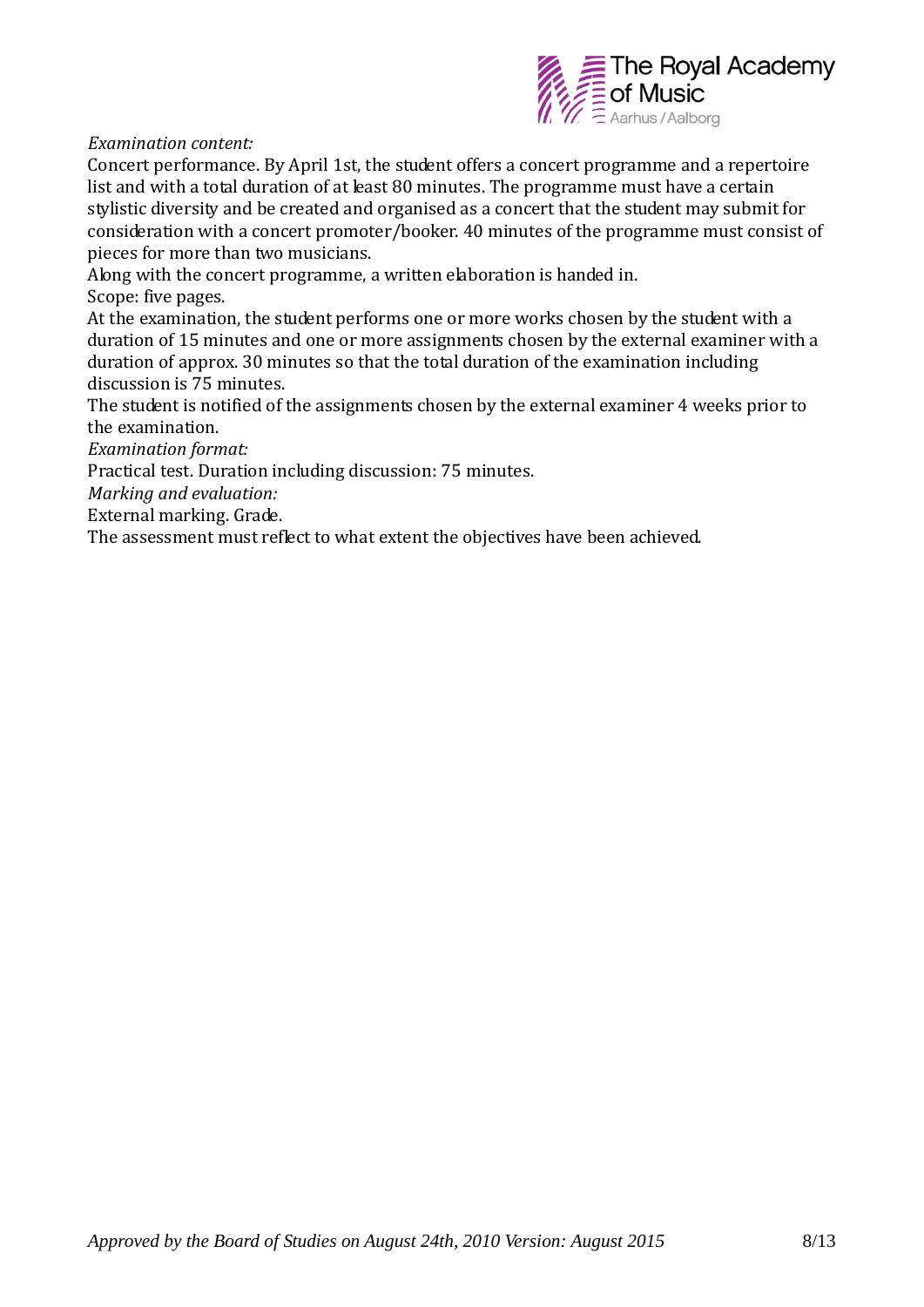

## **2.2 Entrepreneurial Studies**

#### **Objective**

Upon completion of the Entrepreneurial Studies subject, the student:

- Possesses specialist knowledge of the music business and culture in an international context.
- Understands and is able to reflect on professional practice and the complex relations between music industry players.
- Commands programme creation and communication with a view to employment in music.
- Is able to assess challenges and issues in relation to his/her career, create relevant solution models, and make informed and reflected career decisions.
- Is able to communicate his/her own profile and discuss vocational issues in relation to peers, audiences, and media players.
- Is able to manage complex and creative challenges in relation to the music business and culture in a globalised world.
- Can commence and lead independently in various professional contexts and interdisciplinary cooperation.
- Is able to independently assume responsibility for his/her own potential for creative development in a professional career context.

#### **Content**

Tuition on the individual semesters covers various subjects including:

#### **1st semester:**

- Career plan
- Individual research
- Self-management
- Communication
- Financials
- Music and society

#### **2nd semester:**

- Business plan
- Sales
- Marketing
- Partnerships and cooperation with other music industry players
- Development of ideas
- Project design

#### **3rd semester:**

- Project management
- Individual and group guidance
- Realising a project
- Career plan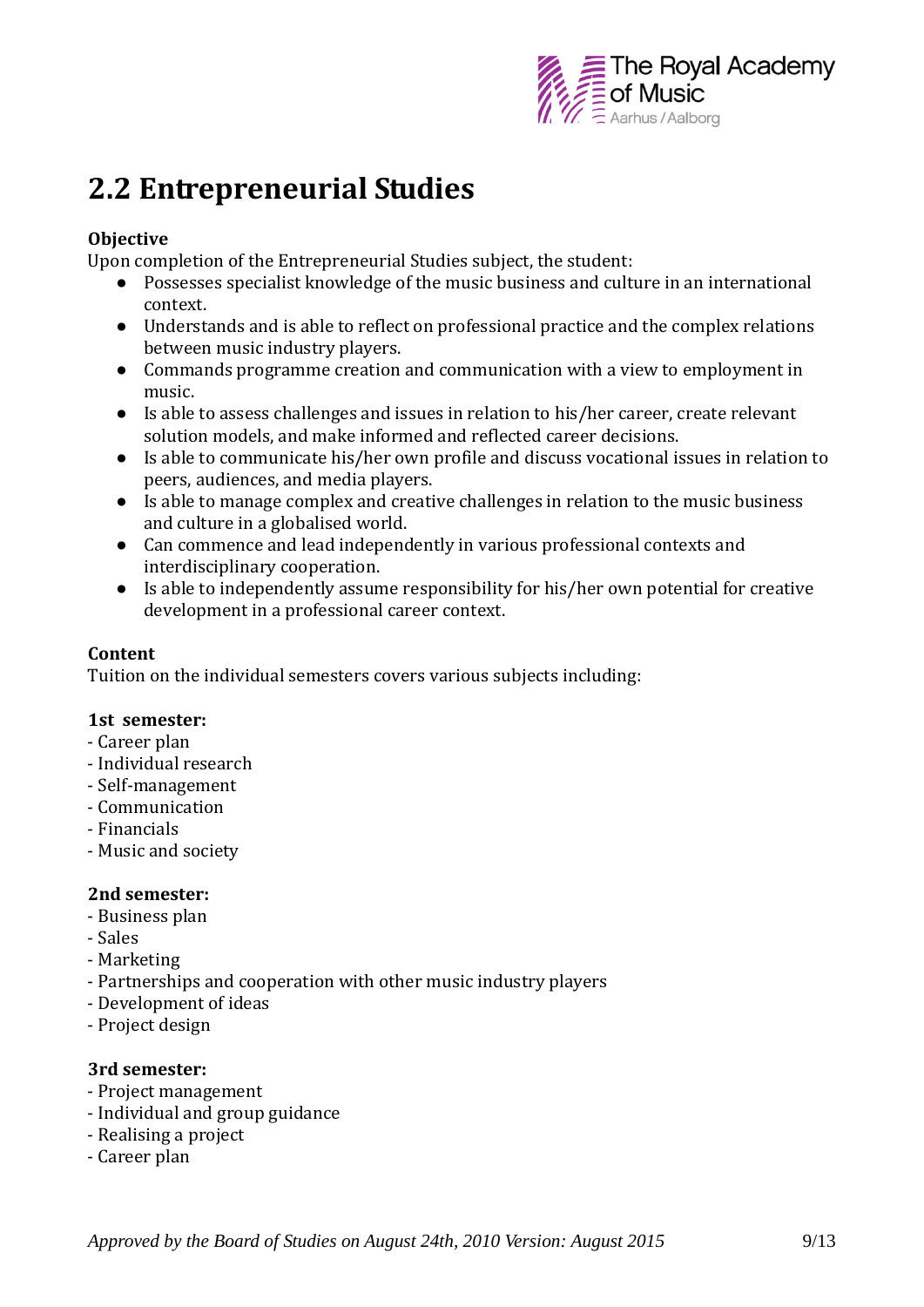

#### **Mandatory assignments**

To pass each semester, the student must hand in an online learning portfolio containing the work/assignments completed over the course of the semester.

At the start of the tuition course, the teacher announces which online platform is to be used. The semester can only be passed if the assignments have been handed in and approved by the teacher. All assignments must relate theory and/or method to practice.

**1st semester:** Development of a career plan drawing on perspectives from the interview with a business professional chosen by the student **2nd semester:** Development of business plan for project **3rd semester:** Examination assignment

#### **Scope of written assignments on the 1st and 2nd semester: 3 to 5 pages.**

#### **Tuition and work formats**

Class tuition, seminars and individual guidance.

#### **Scope**

9 ECTS towards the degree.

#### **Semesters**

1st to 3rd semester

#### **Evaluation and examination regulations**

#### **Examination format:**

Oral examination based on the examination assignment. Duration: 20 minutes Discussion: 10 minutes

The examination assignment is handed in online and consists of two parts:

- A well-developed presentation portfolio/home page with a professional look
- A project assignment/learning portfolio Scope: 5-7 pages or corresponding video material/accessible portfolio content. The assignment must include a reflection on the student's practical experience with entrepreneurial activities and must relate to 2-3 themes from the core areas of the subject with relevant literature (theory and/or method).

Marking and evaluation:

Internal marking. Evaluation: grade. The assessment must reflect to what extent the objectives of the course have been achieved.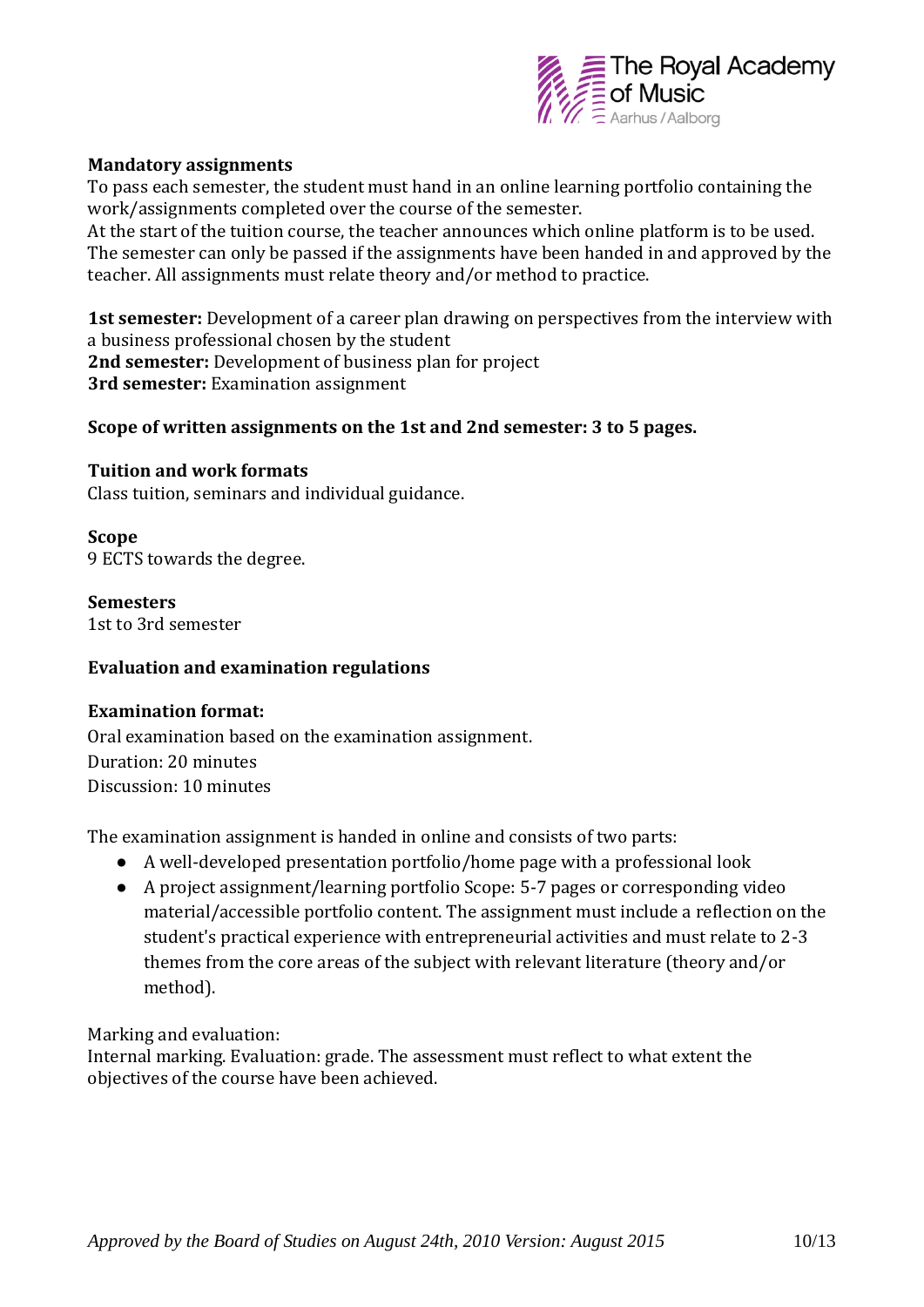

## **2.3 Master's project**

#### **Objective**

Upon completion of the master's project, the student:

- Possesses specialist knowledge of practice, methods and theory within the chosen project area.
- Understands and is able to reflect on his/her practice and choice of specialist methods in relation to the project.
- Has mastered relevant methods, tools and forms of expression for creative, performative, and/or pedagogical work.
- Is able to identify project relevant knowledge in an independent and critical manner and evaluate, create and choose from project related solution models.
- May communicate and discuss project idea and results orally and in writing to both peers and non-specialists.
- Is able to manage complex and creative challenges in relation to project work.
- Is able to independently find relevant cooperation partners and act critically and professionally in vocational and/or cross-disciplinary cooperation.
- Is able to independently assume responsibility for his/her own learning needs and potential for development in relation to project work, and to draft and manage realistic schedules.

#### **Content**

The student chooses and defines his/her own master's project. The project must include the following elements:

- At least one of the following dimensions: an artistic, performative, pedagogical or theoretical dimension
- A communicative dimension
- A written reflection. Scope: 15 to 30 pages

The repertoire of the 4th semester main instrument concert may overlap that of the master's project.

#### **Tuition and work formats**

Individually, in large groups and in study groups

The main project is completed during the 3rd and 4th semesters.

Individual project guidance is provided by the main supervisor, possibly assisted by an external supervisor.

Preparations for the project are made in the Master's Project: Joint Classes subject.

The Master's Project: Joint Classes subject includes tuition in project management, method awareness, literature searches, interview techniques, etc. and provides an introduction to various research methods.

During the course, student projects are used as case studies as applicable.

The student prepares his/her own project plan as part of the tuition.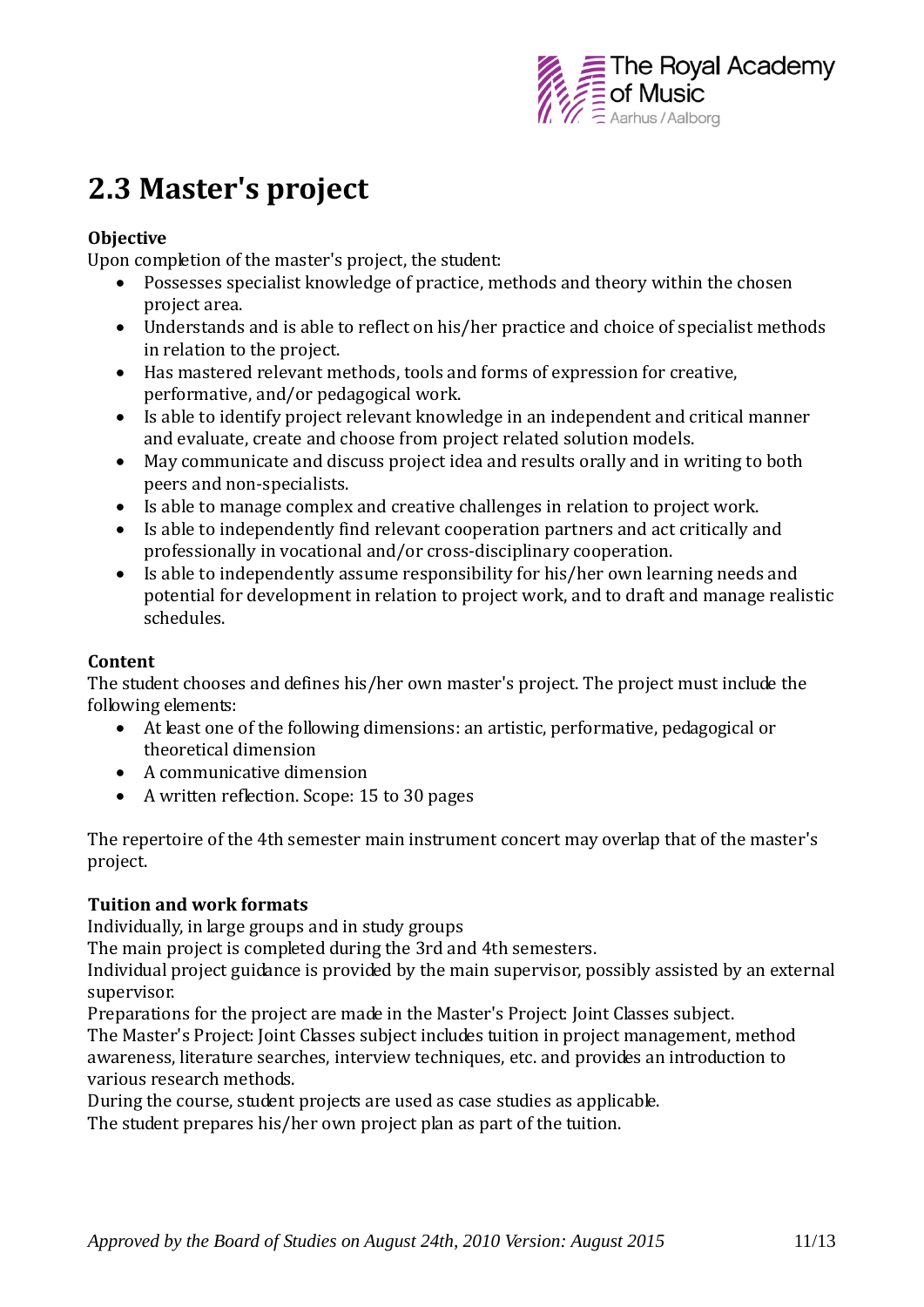

#### **Deadlines**

#### **1 April, 2nd semester**

The student sends a preliminary title and a draft of the content to the project coordinator along with a prioritised application for a main supervisor.

#### **Early September, 3rd semester**

In the Master's Project: Joint Classes subject, the students are introduced to the scope, form and expectations/options in connection with the master's project and are instructed to prepare a preliminary project description.

Study groups of 3 to 4 students are formed. The group convenes at least three times during the project period. A report of these meetings must be included as an annex to the written part of the project.

#### **1 November, 3rd semester**

The preliminary project description is submitted for review by the project coordinator. This includes a description of the intended master's project as regards title, work format, plans for project realisation and final presentation format.

#### **1 February, 4th semester**

In cooperation with the main supervisor, the student prepares the final project description which forms the foundation for the remaining work and the evaluation of the project. This project description is binding in relation to the written part of the project.

#### **1 April, 4th semester**

The written reflection (including material that the examiners are expected to be familiar with at the presentation) is handed in.

#### **Special regulations regarding the written reflection**

In the written reflection, the student should account for e.g. the following:

• The chosen angle of the project

Which delimitations have been made, and for what reasons?

• The target audience of the project. "Who am I trying to reach?"

An identification and description of these as well as an evaluation of the degree to which they have been involved in work on the project.

Music business anchoring. "Who may assist me?"

Where and how is the project meant to be located on the local/national/international music scene? This includes an evaluation of, and proactive measures in relation to, stakeholders.

• Traditions

An account of the artistic/pedagogical/performance related tradition that the project aspires to be a part of, including a list of relevant literature (in the broad sense of books, articles, TV shows, interviews, recordings, websites, etc.).

In addition, the written reflection must include the following:

- Literature list
- Abstract

Short summary (max. ½ page) of the project in English

Annexes

All relevant material is included as annexes, including the final project description and reports from study group meetings.